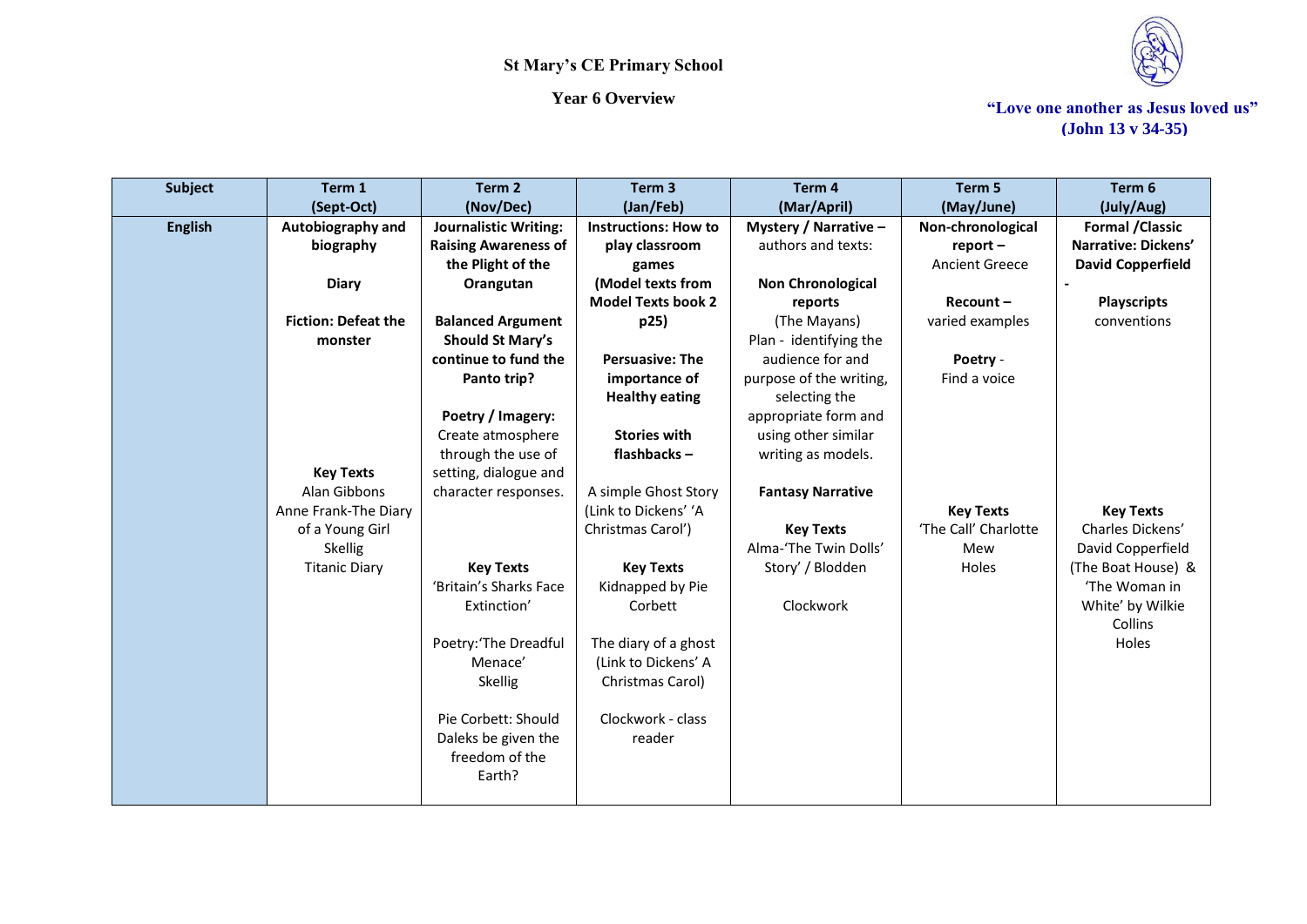

| Grammar:              | Grammar:               | Grammar:              | Grammar:                 | Grammar:              | Grammar:              |
|-----------------------|------------------------|-----------------------|--------------------------|-----------------------|-----------------------|
| Revise & secure the   | Degrees of             | Revise build cohesion | Revise build cohesion    | Assess effectiveness. | Indicate degrees of   |
| use of simple and     | possibility: adverbs   | Relative clauses      | Assess effectiveness.    | Change / edit         | possibility using     |
| compound              | and modal verbs -      | beginning::           | Change / edit            | Use correct tense     | adverbs:              |
| sentences.            | Secure use of          |                       | Subject/verb agreement   | Subject/verb          | Organisational        |
| (coordinating         | complex sentences      | Use correct tense     | Revise/ use correct      | agreement             | devices to guide the  |
| conjunctions)         | by use of              | Subject/verb          | tense in story writing - | Distinguish between   | $reader -$            |
| Develop complex       | subordination.         | agreement             | begin to use             | speech and writing -  | effectiveness.        |
| sentences             | Identify main and      | Expand noun           | 'progressive' form.      | choose appropriate    | Change / edit         |
| <b>Build cohesion</b> | subordinating          | phrases.              | Literary features of     | register.             | Use correct tense     |
| Relative clauses      | clauses.               | Revise perfect form   | poetry: similes,         | Use vocab and         | Subject/verb          |
| Imperative verbs in   | Expand -ed clauses     | for verbs.            | alliteration,            | structure for formal  | agreement             |
| explanations          | as starters            |                       | onomatopoeia             | speech & writing.     | Assess effectiveness. |
| Rhetorical questions  | Use correct tense      |                       |                          | To build cohesion -   | Modal verbs and       |
| Paragraphs            | begin to use           |                       | Passive verbs, expanded  | eg: then/next/after   | adverbs for degrees   |
| Organisational        | 'progressive' form.    |                       | noun phrases and using   | that/firstly          | of possibility.       |
| devices to guide the  | Perfect form for       |                       | relative clauses         | Relative clauses      | Literary features of  |
| reader                | verbs.                 |                       |                          | beginning::           | poetry: similes,      |
| Subject/verb          | Passive verbs for info |                       |                          | who/which/where/w     | alliteration,         |
| agreement - correct   | in sentences -         |                       |                          | hen etc               | onomatopoeia          |
| noun / verb           | Dialogue - use of      |                       |                          | Assess effectiveness. |                       |
| relationships.        | direct and indirect    |                       |                          | Change / edit         |                       |
| Expand noun phrases   | speech.                |                       |                          | Use correct tense     |                       |
| to add detail.        | Paragraphs - devices   |                       |                          | Subject/verb          |                       |
| Modal verbs           | to develop cohesion    |                       |                          | agreement             |                       |
| Adverbials for time,  | within & across.       |                       |                          |                       |                       |
| place, number, tense  | Expand noun            |                       |                          |                       |                       |
| choice.               | phrases.               |                       |                          |                       |                       |
| Generalisers          | Use vocab and          |                       |                          |                       |                       |
| Determiners           | structure for formal   |                       |                          |                       |                       |
| Prepositions and      | speech & writing.      |                       |                          |                       |                       |
| adverbs for detail    | To re-order            |                       |                          |                       |                       |
| Parenthesis           | sentences for          |                       |                          |                       |                       |
| <b>Tenses</b>         | maximum effect.        |                       |                          |                       |                       |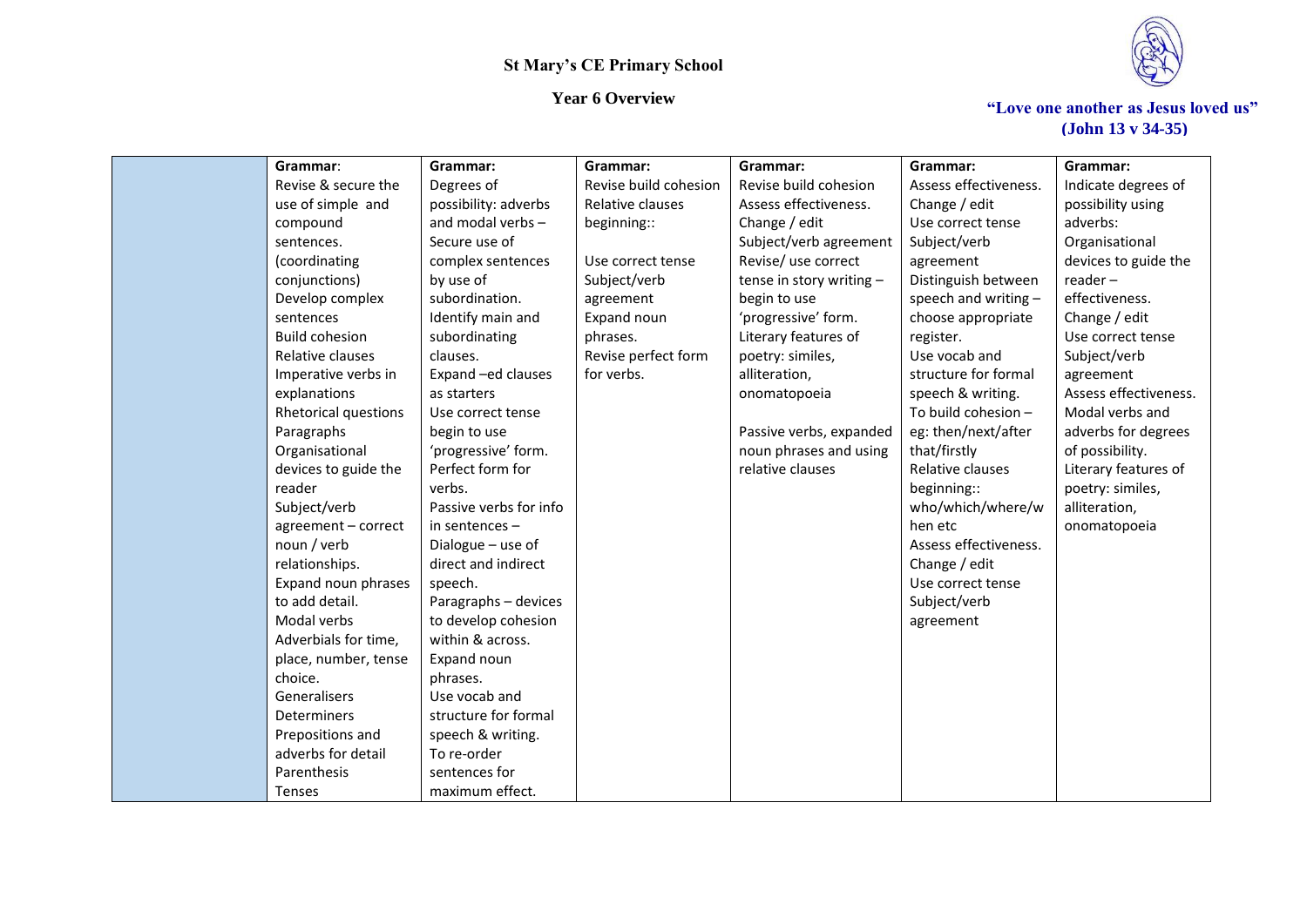

|              | Technical vocabulary                      | Revise pronouns<br>(relative and            |                                                   |                                                 |                                                 |                     |
|--------------|-------------------------------------------|---------------------------------------------|---------------------------------------------------|-------------------------------------------------|-------------------------------------------------|---------------------|
|              |                                           | possessive)                                 |                                                   |                                                 |                                                 |                     |
|              |                                           | Develop fronted                             |                                                   |                                                 |                                                 |                     |
|              |                                           | prepositional                               |                                                   |                                                 |                                                 |                     |
|              |                                           | phrases.                                    |                                                   |                                                 |                                                 |                     |
|              |                                           |                                             |                                                   |                                                 |                                                 |                     |
|              | <b>Punctuation:</b>                       | <b>Punctuation:</b>                         | <b>Punctuation:</b>                               | <b>Punctuation:</b>                             | <b>Punctuation:</b>                             | <b>Punctuation:</b> |
|              | Revision of                               | Speech marks &                              | The colon is used to                              | Use of the semi-colon,                          | Revision                                        | Revision            |
|              | punctuation covered                       | related punctuation                         | introduce an idea                                 | colon and dash to mark                          |                                                 |                     |
|              | previously                                |                                             | that is an explanation                            | the boundary between                            |                                                 |                     |
|              |                                           | Apostrophes mark                            | or continuation of                                | independent clauses                             |                                                 |                     |
|              | Secure use of                             | omission &                                  | the one that comes                                | [for example, It's                              |                                                 |                     |
|              | commas, including                         | possession                                  | before the colon.                                 | raining; I'm fed up]                            |                                                 |                     |
|              | relative/embedded                         |                                             |                                                   |                                                 |                                                 |                     |
|              | clauses                                   | <b>Ellipses</b>                             | Using commas to                                   | How hyphens can be                              |                                                 |                     |
|              |                                           |                                             | clarify meaning or                                | used to avoid ambiguity                         |                                                 |                     |
|              |                                           | Use of the colon to<br>introduce a list and | avoid ambiguity                                   |                                                 |                                                 |                     |
|              |                                           | use of semi-colons                          |                                                   |                                                 |                                                 |                     |
|              |                                           | within lists                                |                                                   |                                                 |                                                 |                     |
| <b>Maths</b> | Number & Place Value:                     |                                             | Number: Decimals                                  |                                                 | <b>Statistics</b>                               |                     |
|              | Read, write, order and compare numbers up |                                             | Identify the value of each digit in numbers given |                                                 | Illustrate and name parts of circles, including |                     |
|              | to 10 000 000 and determine the value of  |                                             |                                                   | to 3 decimal places and multiply numbers by 10, | radius, diameter and circumference and know     |                     |
|              | each digit.                               |                                             | 100 and 1,000 giving answers up to 3 decimal      |                                                 | that the diameter is twice the radius.          |                     |
|              |                                           |                                             | places.                                           |                                                 |                                                 |                     |
|              | Rounding to a degree of accuracy          |                                             |                                                   |                                                 | Interpret and construct pie charts and line     |                     |
|              |                                           |                                             |                                                   | Multiply one-digit numbers with up to 2 decimal | graphs and use these to solve problems.         |                     |
|              | Use negative numbers in context, and      |                                             | places by whole numbers.                          |                                                 |                                                 |                     |
|              | calculate intervals across zero.          |                                             |                                                   | Use written division methods in cases where the | Calculate the mean as an average.               |                     |
|              | Solve number and practical problems that  |                                             | answer has up to 2 decimal places.                |                                                 |                                                 |                     |
|              | involve all of the above.                 |                                             |                                                   |                                                 | <b>Geometry: Properties of Shapes</b>           |                     |
|              |                                           |                                             | Solve problems which require answers to be        |                                                 | Draw 2-D shapes using given dimensions and      |                     |
|              |                                           |                                             | rounded to specified degrees of accuracy.         |                                                 | angles.                                         |                     |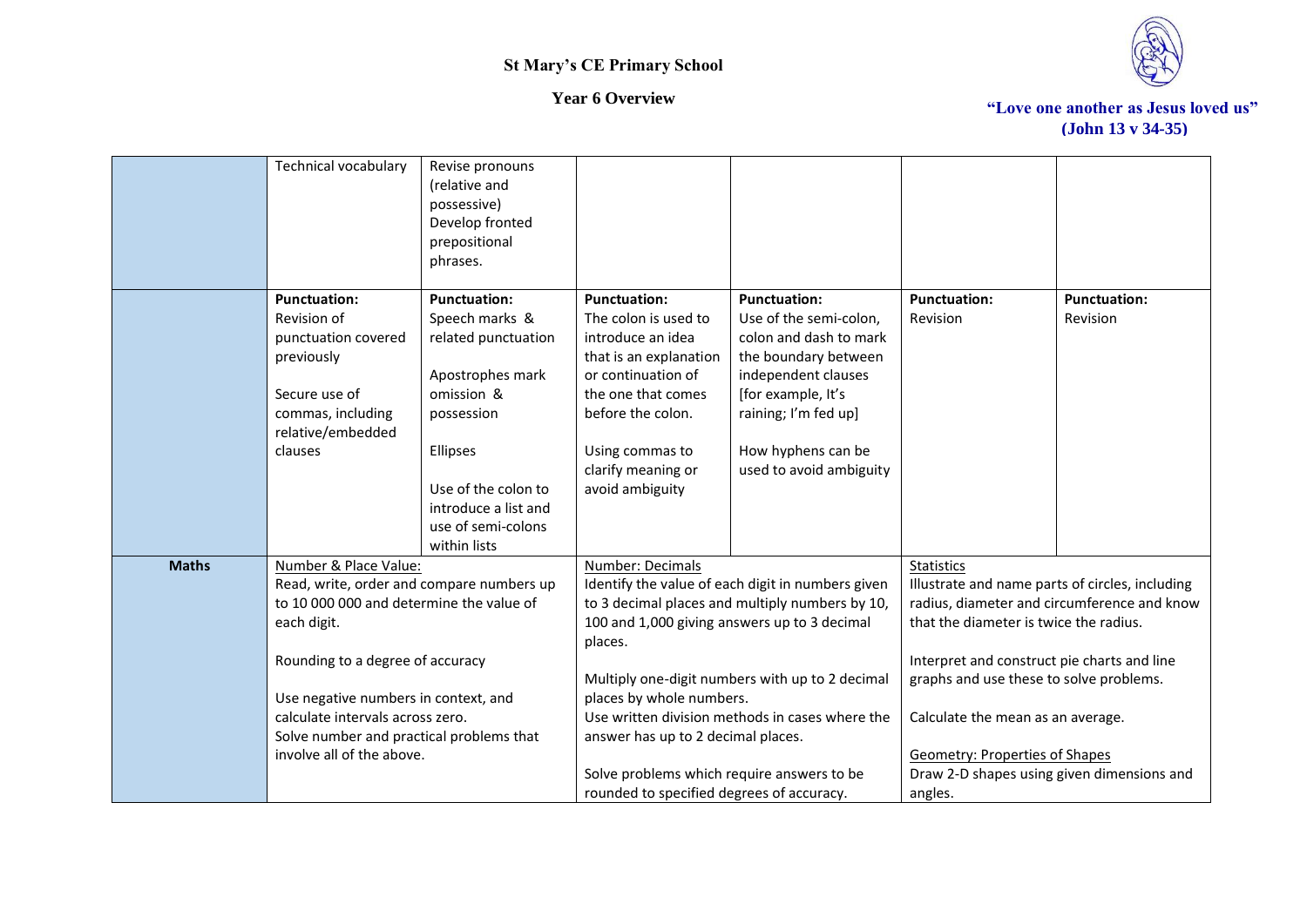

| Number- addition subtraction, multiplication    |                                                  |                                              |
|-------------------------------------------------|--------------------------------------------------|----------------------------------------------|
| + division                                      | <b>Number: Percentages</b>                       | Compare and classify geometric shapes based  |
| Solve addition and subtraction multi step       | Solve problems involving the calculation of      | on their properties and sizes and find       |
| problems in contexts, deciding which            | percentages [for example, of measures and such   | unknown angles in any triangles,             |
| operations and methods to use and why.          | as 15% of 360] and the use of percentages for    | quadrilaterals and regular polygons.         |
|                                                 | comparison.                                      | Recognise angles where they meet at a point, |
| Multiply multi-digit number up to 4 digits by a |                                                  | are on a straight line, or are vertically    |
| 2-digit number using the formal written         | Recall and use equivalences between simple       | opposite, and find missing angles.           |
| method of long multiplication.                  | fractions, decimals and percentages including in |                                              |
|                                                 | different contexts.                              | Problem Solving, Ilnvestigations &           |
| Divide numbers up to 4 digits by a 2-digit      |                                                  | <b>Consolidation Projects</b>                |
| whole number using the formal written           | Number: Algebra                                  |                                              |
| method of long division, and interpret          | Use simple formulae Generate and describe        |                                              |
| remainders as whole number remainders,          | linear number sequences.                         |                                              |
| fractions, or by rounding as appropriate for    |                                                  |                                              |
| the context.                                    | Express missing number problems algebraically.   |                                              |
|                                                 |                                                  |                                              |
| Divide numbers up to 4 digits by a 2-digit      | Find pairs of numbers that satisfy an equation   |                                              |
| number using the formal written method of       | with two unknowns.                               |                                              |
| short division, interpreting remainders         |                                                  |                                              |
| according to the context.                       | Enumerate possibilities of combinations of two   |                                              |
|                                                 | variables.                                       |                                              |
| Perform mental calculations, including with     |                                                  |                                              |
| mixed operations and large numbers. Identify    | <b>Measurement Converting Units</b>              |                                              |
| common factors, common multiples and            | Solve problems involving the calculation and     |                                              |
| prime numbers.                                  | conversion of units of measure, using decimal    |                                              |
|                                                 | notation up to three decimal places where        |                                              |
| Use their knowledge of the order of             | appropriate.                                     |                                              |
| operations to carry out calculations involving  |                                                  |                                              |
| the four operations.                            | Use, read, write and convert between standard    |                                              |
|                                                 | units, converting measurements of length, mass,  |                                              |
| Solve problems involving addition,              | volume and time from a smaller unit of measure   |                                              |
| subtraction, multiplication and division.       | to a larger unit, and vice versa, using decimal  |                                              |
|                                                 | notation to up to 3dp.                           |                                              |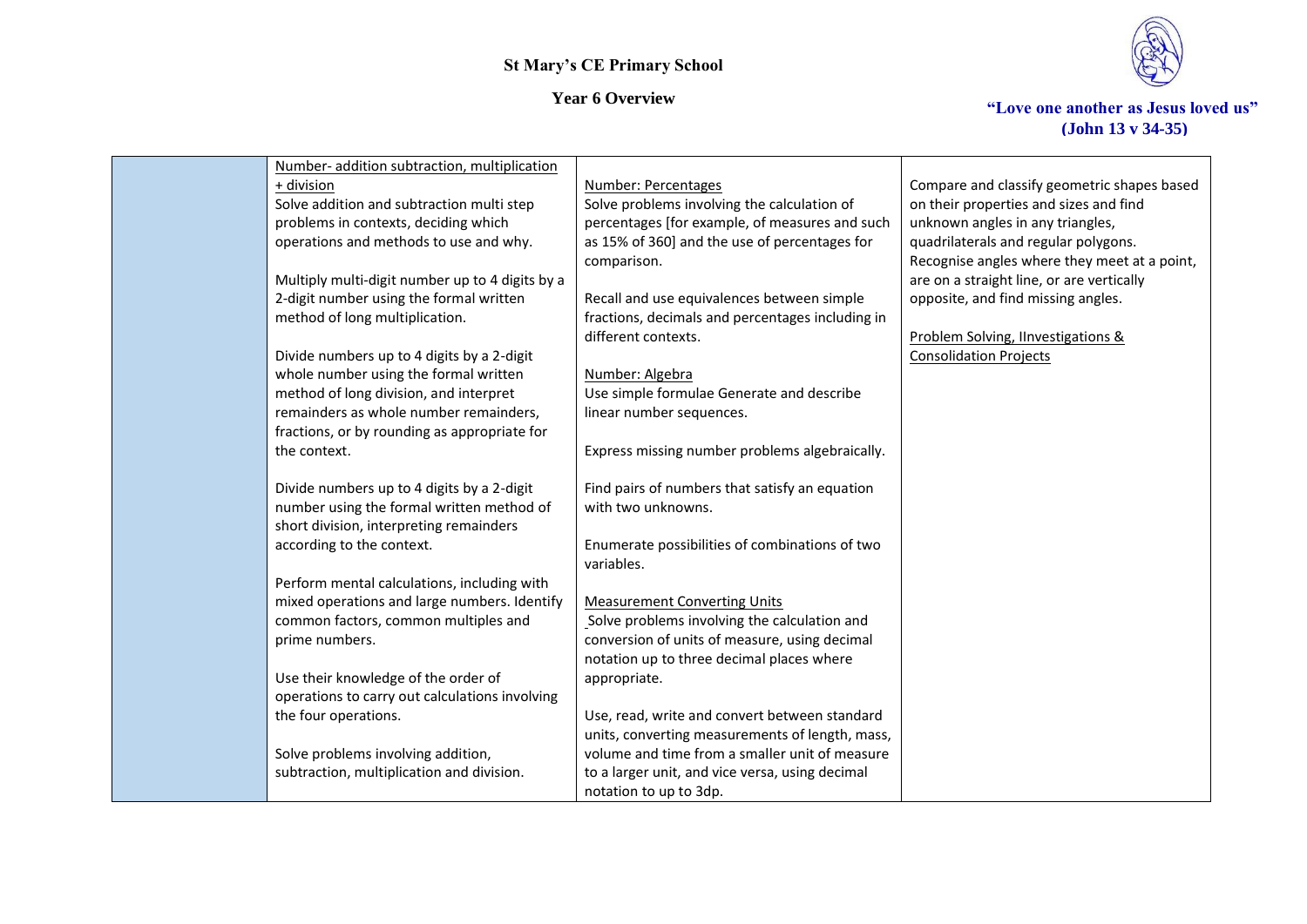



| Use estimation to check answers to             |                                                   |  |
|------------------------------------------------|---------------------------------------------------|--|
| calculations and determine in the context of a | Convert between miles and kilometres.             |  |
| problem, an appropriate degree of accuracy.    |                                                   |  |
|                                                | Measurement: Perimeter, Area and Volume           |  |
|                                                | Recognise that shapes with the same areas can     |  |
|                                                |                                                   |  |
| Fractions:                                     | have different perimeters and vice versa.         |  |
| Use common factors to simplify fractions; use  |                                                   |  |
| common multiples to express fractions in the   | Recognise when it is possible to use formulae for |  |
| same denomination.                             | area and volume of shapes.                        |  |
|                                                |                                                   |  |
| Compare and order fractions, including         | Calculate the area of parallelograms and          |  |
| fractions $> 1$                                | triangles.                                        |  |
|                                                |                                                   |  |
| Generate and describe linear number            | Calculate, estimate and compare volume of         |  |
| sequences (with fractions)                     | cubes and cuboids using standard units,           |  |
|                                                | including cm3, m3 and extending to other units    |  |
| Add and subtract fractions with different      | (mm3, km3)                                        |  |
| denominations and mixed numbers, using the     |                                                   |  |
| concept of equivalent fractions.               |                                                   |  |
|                                                | Number: Ratio                                     |  |
| Multiply simple pairs of proper fractions,     | Solve problems involving the relative sizes of    |  |
|                                                |                                                   |  |
| writing the answer in its simplest form [for   | two quantities where missing values can be        |  |
| example $1/4 \times 1/2 = 1/8$ ]               | found by using integer multiplication and         |  |
| Divide proper fractions by whole numbers [for  | division facts.                                   |  |
| example $1/3 \div 2 = 1/6$ ]                   |                                                   |  |
|                                                | Solve problems involving similar shapes where     |  |
| Associate a fraction with division and         | the scale factor is known or can be found.        |  |
| calculate decimal fraction equivalents [ for   |                                                   |  |
| example, 0.375] for a simple fraction [for     | Solve problems involving unequal sharing and      |  |
| example 38]                                    | grouping using knowledge of fractions and         |  |
|                                                | multiples.                                        |  |
| Recall and use equivalences between simple     |                                                   |  |
| fractions, decimals and percentages, including |                                                   |  |
| in different contexts.                         |                                                   |  |
|                                                |                                                   |  |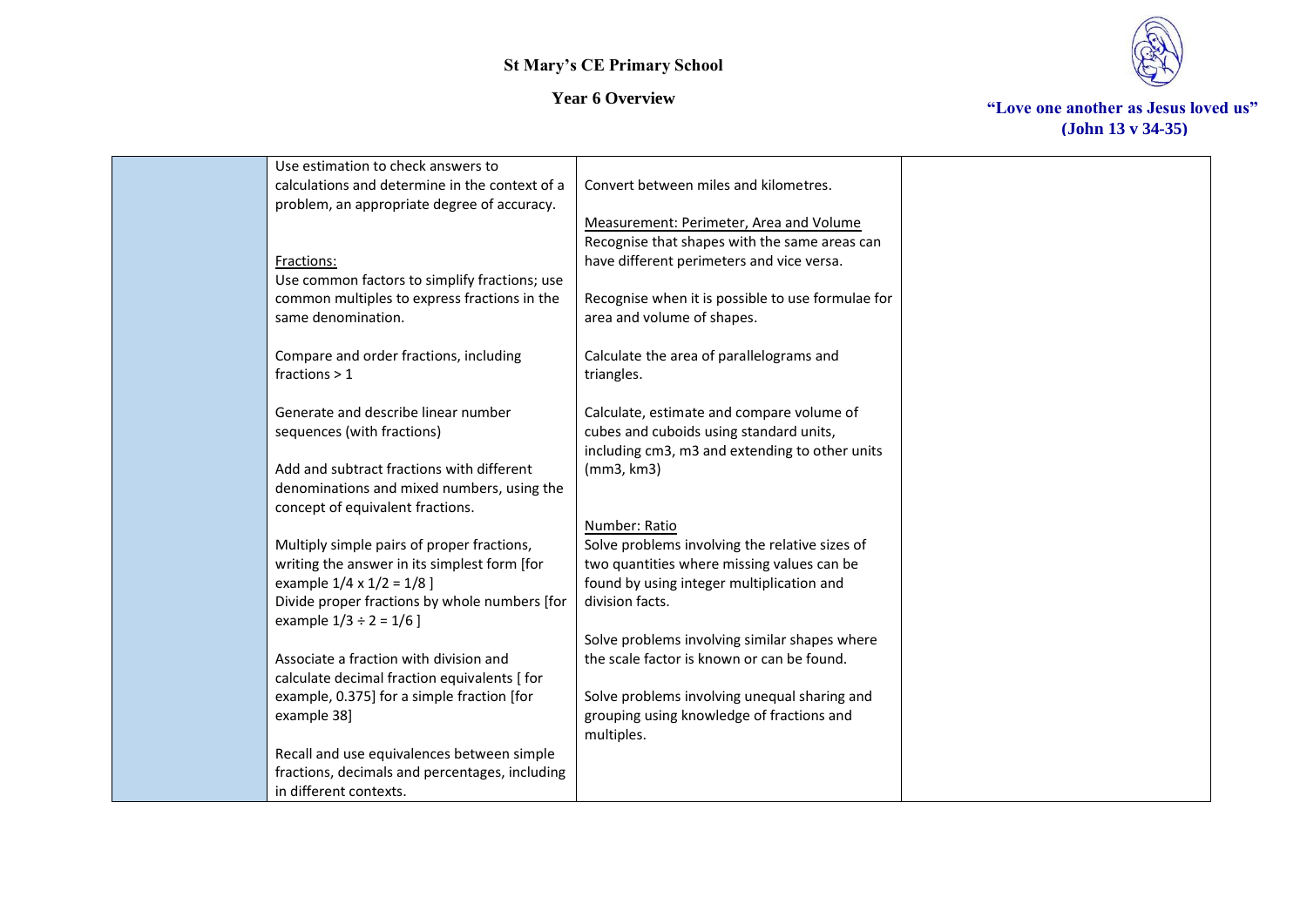

|                | Geometry -position and direction:<br>Describe positions on the full coordinate grid<br>(all four quadrants).<br>Draw and translate simple shapes on the<br>coordinate plane, and reflect them in the<br>axes. |                                            |                                           |                                               |                                                |
|----------------|---------------------------------------------------------------------------------------------------------------------------------------------------------------------------------------------------------------|--------------------------------------------|-------------------------------------------|-----------------------------------------------|------------------------------------------------|
| <b>Science</b> |                                                                                                                                                                                                               | <b>Animals including</b>                   | Light -                                   | Electricity-                                  | <b>Evolution &amp; Inheritance-</b>            |
|                | Living things and<br>their habitats -<br><b>Strand Biology</b>                                                                                                                                                | Humans -<br><b>Strand Biology</b>          | <b>Strand Physics</b>                     | <b>Strand Physics</b>                         | <b>Strand Biology</b>                          |
|                | What do they have                                                                                                                                                                                             | What keeps us                              | How do submarines                         | What happens when                             | Where do we all come from?                     |
|                | in common?                                                                                                                                                                                                    | running?                                   | see above the                             | you flick a switch?                           |                                                |
|                |                                                                                                                                                                                                               | Identify and name                          | water's surface?                          |                                               | Recognise that living things have changed      |
|                | Describe how living                                                                                                                                                                                           | the main parts of the                      |                                           | Associate the brightness                      | over time and that fossils provide information |
|                | things are classified                                                                                                                                                                                         | human circulatory                          | Recognise that light                      | of a lamp or the volume                       | about living things that inhabited the Earth   |
|                | into broad groups                                                                                                                                                                                             | system, and describe                       | appears to travel in                      | of a buzzer with the                          | millions of years ago                          |
|                | according to common                                                                                                                                                                                           | the functions of the                       | straight lines                            | number and voltage of                         |                                                |
|                | observable                                                                                                                                                                                                    | heart, blood vessels                       |                                           | cells used in the circuit                     | Recognise that living things produce offspring |
|                | characteristics and                                                                                                                                                                                           | and blood.                                 | Use the idea that                         |                                               | of the same kind, but normally offspring vary  |
|                | based on similarities                                                                                                                                                                                         |                                            | light travels in                          | Compare and give<br>reasons for variations in | and are not identical to their parents         |
|                | and differences,<br>including micro-                                                                                                                                                                          | Recognise the impact<br>of diet, exercise, | straight lines to<br>explain that objects | how components                                | Identify how animals and plants are adapted    |
|                | organisms, plants and                                                                                                                                                                                         | drugs and lifestyle on                     | are seen because                          | function, including the                       | to suit their environment in different ways    |
|                | animals                                                                                                                                                                                                       | the way their bodies                       | they give out or                          | brightness of bulbs, the                      | and that adaptation may lead to evolution      |
|                |                                                                                                                                                                                                               | function                                   | reflect light into the                    | loudness of buzzers and                       |                                                |
|                | Give reasons for                                                                                                                                                                                              |                                            | eye                                       | the on/off position of                        |                                                |
|                | classifying plants and                                                                                                                                                                                        | Describe the ways in                       |                                           | switches                                      |                                                |
|                | animals based on                                                                                                                                                                                              | which nutrients and                        | Explain that we see                       |                                               |                                                |
|                | specific                                                                                                                                                                                                      | water are                                  | things because light                      | Use recognised symbols                        |                                                |
|                | characteristics                                                                                                                                                                                               | transported within                         | travels from light                        | when representing a                           |                                                |
|                |                                                                                                                                                                                                               |                                            | sources to our eyes                       |                                               |                                                |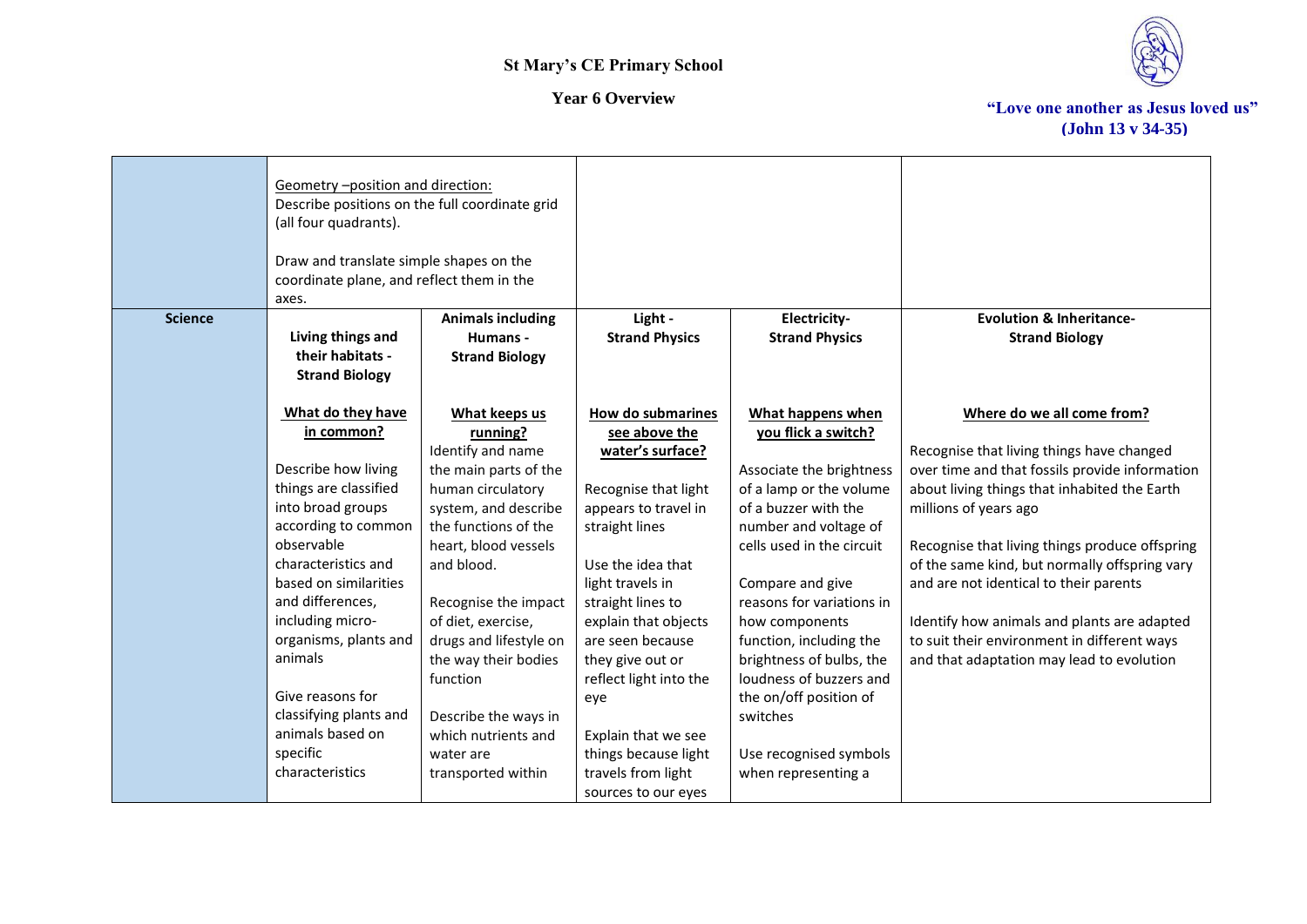



|                            | -including: detailed          | animals, including       | or from light sources                                                                      | simple circuit in a                                                                                                                                 |                         |                       |
|----------------------------|-------------------------------|--------------------------|--------------------------------------------------------------------------------------------|-----------------------------------------------------------------------------------------------------------------------------------------------------|-------------------------|-----------------------|
|                            | classification system         | humans                   | to objects and then                                                                        | diagram                                                                                                                                             |                         |                       |
|                            | and sub-divisions             |                          | to our eyes                                                                                |                                                                                                                                                     |                         |                       |
|                            |                               | -including: healthy      |                                                                                            |                                                                                                                                                     |                         |                       |
|                            | -keys to ID some              | living, how some         | Use the idea that                                                                          |                                                                                                                                                     |                         |                       |
|                            | plants and animals in         | drugs and other          | light travels in                                                                           |                                                                                                                                                     |                         |                       |
|                            | immediate                     | substances can be        | straight lines to                                                                          |                                                                                                                                                     |                         |                       |
|                            | environment                   | harmful, scientific      | explain why shadows                                                                        |                                                                                                                                                     |                         |                       |
|                            |                               | research into the        | have the same shape                                                                        |                                                                                                                                                     |                         |                       |
|                            |                               | relationship between     | as the objects that                                                                        |                                                                                                                                                     |                         |                       |
|                            |                               | diet, exercise, drugs,   | cast them                                                                                  |                                                                                                                                                     |                         |                       |
|                            |                               | lifestyles and health    |                                                                                            |                                                                                                                                                     |                         |                       |
|                            |                               |                          |                                                                                            |                                                                                                                                                     |                         |                       |
|                            | <b>Working scientifically</b> |                          |                                                                                            |                                                                                                                                                     |                         |                       |
|                            |                               |                          |                                                                                            |                                                                                                                                                     |                         |                       |
|                            |                               |                          |                                                                                            |                                                                                                                                                     |                         |                       |
|                            | programme of study content:   |                          |                                                                                            | During years 5 and 6, pupils should be taught to use the following practical scientific methods, processes and skills through the teaching of the   |                         |                       |
|                            |                               |                          |                                                                                            |                                                                                                                                                     |                         |                       |
|                            | $\bullet$                     |                          |                                                                                            | planning different types of scientific enquiries to answer questions, including recognising and controlling variables where necessary               |                         |                       |
|                            | $\bullet$                     |                          |                                                                                            | taking measurements, using a range of scientific equipment, with increasing accuracy and precision, taking repeat readings when appropriate         |                         |                       |
|                            | $\bullet$                     |                          |                                                                                            | recording data and results of increasing complexity using scientific diagrams and labels, classification keys, tables, scatter graphs, bar and line |                         |                       |
|                            | graphs                        |                          |                                                                                            |                                                                                                                                                     |                         |                       |
|                            | $\bullet$                     |                          | using test results to make predictions to set up further comparative and fair tests        |                                                                                                                                                     |                         |                       |
|                            | $\bullet$                     |                          |                                                                                            | reporting and presenting findings from enquiries, including conclusions, causal relationships and explanations of and a degree of trust in          |                         |                       |
|                            |                               |                          | results, in oral and written forms such as displays and other presentations                |                                                                                                                                                     |                         |                       |
|                            |                               |                          | identifying scientific evidence that has been used to support or refute ideas or arguments |                                                                                                                                                     |                         |                       |
| <b>Religious Education</b> | Life as a Journey and         | Was Jesus the            | Why is the Exodus                                                                          |                                                                                                                                                     | <b>People of Faith</b>  | <b>Eucharist</b>      |
|                            | Pilgrimage                    | Messiah?                 | such a significant                                                                         | When Jesus left what                                                                                                                                | Questful RE 6.7         | Church visit          |
|                            | Questful RE 6.1               | <b>UC 2B.4</b>           | event in Jewish and                                                                        | was the impact of                                                                                                                                   |                         |                       |
|                            |                               |                          | Christian history?                                                                         | Pentecost?                                                                                                                                          | Non-Christian faith     | Optional Unit 6.3 for |
|                            | <b>Ideas about God</b>        | <b>How do Christians</b> | Questful RE 6.3A                                                                           | <b>UC-2A.6</b>                                                                                                                                      | :Islam                  | information - Why do  |
|                            | Questful RE 6.1               | prepare for              |                                                                                            |                                                                                                                                                     | rules, Sacred books,    | Christians celebrate  |
|                            |                               | Christmas ? Questful     | <b>Ascension &amp;</b>                                                                     |                                                                                                                                                     | sacred places, Visit to | the Eucharist?        |
|                            |                               | RE 6.2                   | Pentecost - In what                                                                        |                                                                                                                                                     | Mosque                  |                       |
|                            |                               |                          |                                                                                            |                                                                                                                                                     |                         |                       |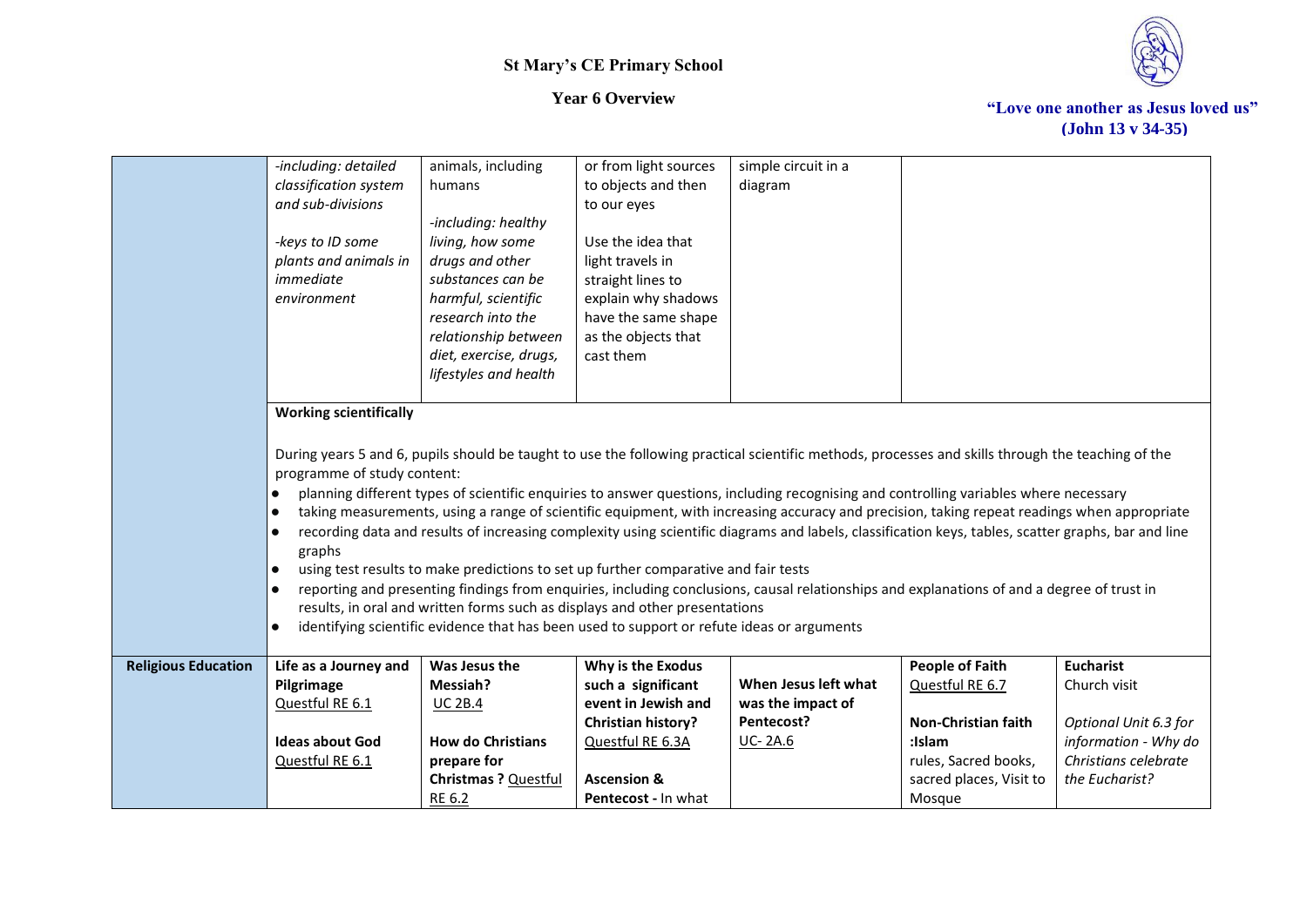

|                  |                           | What does it mean if      | ways do these events                                | Pilgrimage - Haji    |                      |
|------------------|---------------------------|---------------------------|-----------------------------------------------------|----------------------|----------------------|
|                  |                           | God is holy and           | and beliefs make                                    |                      |                      |
|                  |                           | loving? UC 2B.1           | Christianity                                        |                      |                      |
|                  |                           |                           | distinctive?                                        |                      |                      |
|                  |                           |                           | Questful RE 6.5                                     |                      |                      |
| <b>Computing</b> | E safety                  | Data retrieving and       | <b>Algorithms &amp; Programs</b>                    | Communication        | Communication        |
|                  |                           | organising                | $(6.1 \text{ coding})$                              | /presentation        | /presentation        |
|                  | (Privacy settings)        |                           | Understand computer networks including the          | (Non-linear)         | (multimedia)         |
|                  | Use and amend own         | (spreadsheets)            | internet; how they can provide multiple             |                      |                      |
|                  | privacy settings to       |                           | services, such as the world wide web; and the       | Create a non-linear  | Create a multimedia  |
|                  | keep themselves           | Use spreadsheets in a     | opportunities they offer for communication and      | presentation.        | presentation.        |
|                  | safe.                     | real life situation to    | collaboration                                       | Make quizzes with    | Confidently use text |
|                  | <b>Revisit Fakebook</b>   | investigate               | Design and write a more complex program.            | different question   | formatting tools.    |
|                  | (Year 5).                 | probability, calculate    | Introduce functions.                                | types.               | Explore menu bar     |
|                  | Can they understand       | discounts/final e.g.      | Introduce variables.                                | Make a quiz that     | and experiment with  |
|                  | that some malicious       | prices in a sale, plan    | Use flow charts to test and debug a program.        | requires a player to | images.              |
|                  | adults may use            | how to spend pocket       | Create and improve a game.                          | search a database.   | Presentation to      |
|                  | various techniques to     | money, plan a school      | Purple Mash - Unit 6.1 Coding                       | Purple Mash 6.7 -    | include:             |
|                  | make contact and          | charity day.              | <b>Espresso</b>                                     | Quizzing.            | Sound, animation,    |
|                  | elicit personal           | <b>Purple Mash - Unit</b> | Lego WeDo - Plan and design a game - spinner,       | (Quiz/who wants to   | video, buttons to    |
|                  | information?              | 6.3                       | flying bird, cheerful fans, aeroplane rescue, giant | be a millionaire?)   | navigate.            |
|                  | <b>Understand dangers</b> | Spreadsheets/Excel        | escape, sailboat storm.                             |                      | Consider design      |
|                  | of chatting/meeting       |                           |                                                     |                      | principles, make     |
|                  | up with online            |                           |                                                     |                      | independent choices  |
|                  | 'friend'.                 |                           |                                                     |                      | about the best media |
|                  | Can they understand       |                           |                                                     |                      | to use considering   |
|                  | the term peer             |                           |                                                     |                      | needs of the         |
|                  | pressure and how          |                           |                                                     |                      | audience and the     |
|                  | powerful the              |                           |                                                     |                      | impact the           |
|                  | emotion of 'feeling       |                           |                                                     |                      | presentation will    |
|                  | left out' can be?         |                           |                                                     |                      | have.                |
|                  | Can they explain why      |                           |                                                     |                      |                      |
|                  | people may publish        |                           |                                                     |                      |                      |
|                  | content on the            |                           |                                                     |                      |                      |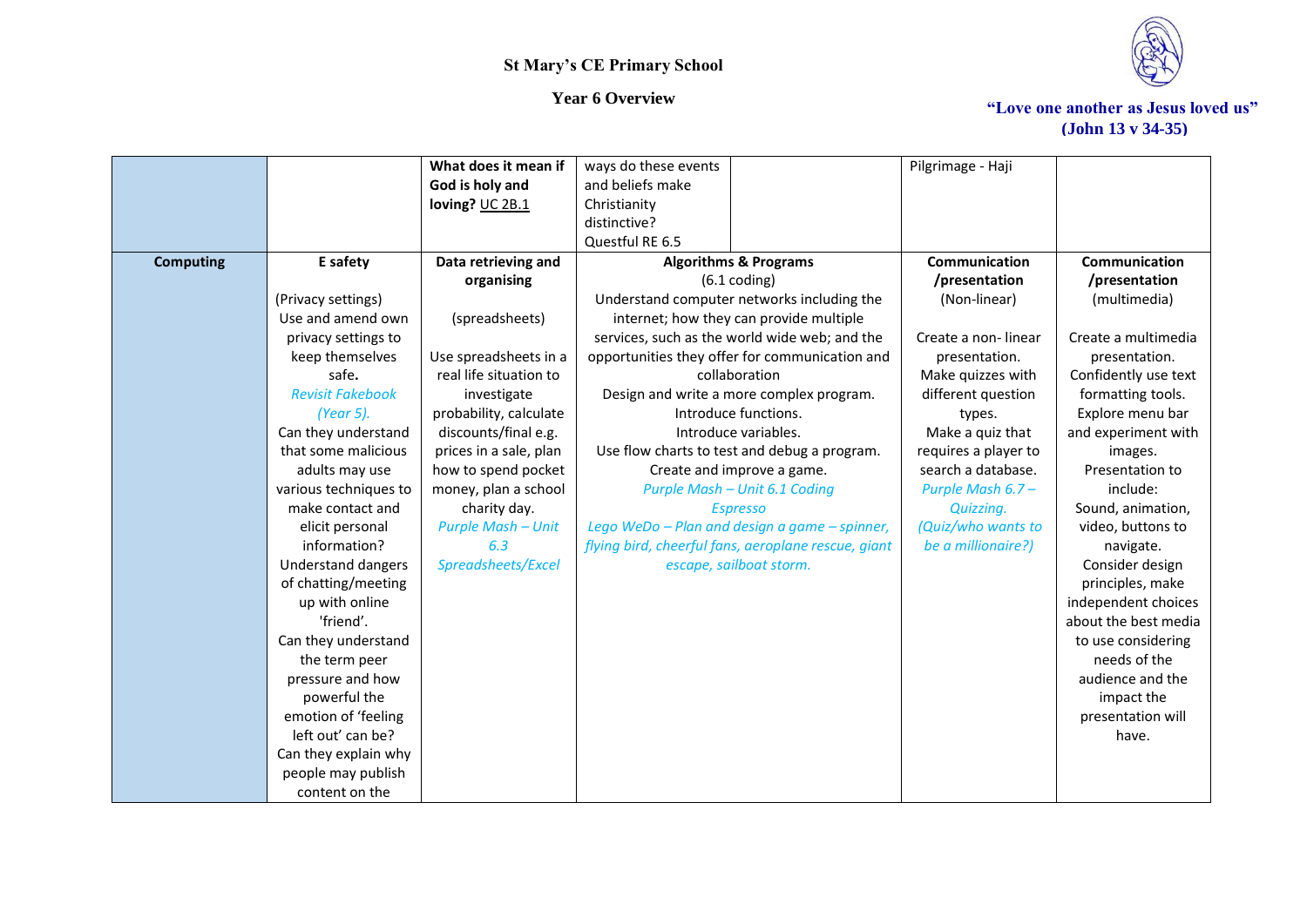



| internet that is not      |  |  |
|---------------------------|--|--|
| accurate?                 |  |  |
| Can they identify and     |  |  |
| recognise the             |  |  |
| potential risks of        |  |  |
| scamming and              |  |  |
| phishing?                 |  |  |
| Google Be Internet        |  |  |
| Legends - Be Internet     |  |  |
| Sharp - Think Before      |  |  |
| You Share - Lesson 4      |  |  |
| Pages 65-67               |  |  |
| Do they understand        |  |  |
| the concept of being      |  |  |
| a good digital citizen?   |  |  |
| $Twinkl - E-safety -$     |  |  |
| Year $6 -$ Lesson $3 -$   |  |  |
| <b>People Online</b>      |  |  |
| Can they access           |  |  |
| support surrounding       |  |  |
| incidents online?         |  |  |
| Revisit:                  |  |  |
| Azoome Search it up       |  |  |
| clips.                    |  |  |
| <b>Purple Mash - Unit</b> |  |  |
| 6.2 Online safety         |  |  |
| Google Be Internet        |  |  |
| Legends - Be Internet     |  |  |
| Sharp - Think Before      |  |  |
| You Share - Lesson 3      |  |  |
| Pages $62 -$              |  |  |
| $Twinkl - E-safety -$     |  |  |
| Year $6$ – Lesson 1 –     |  |  |
| Cyberbullying             |  |  |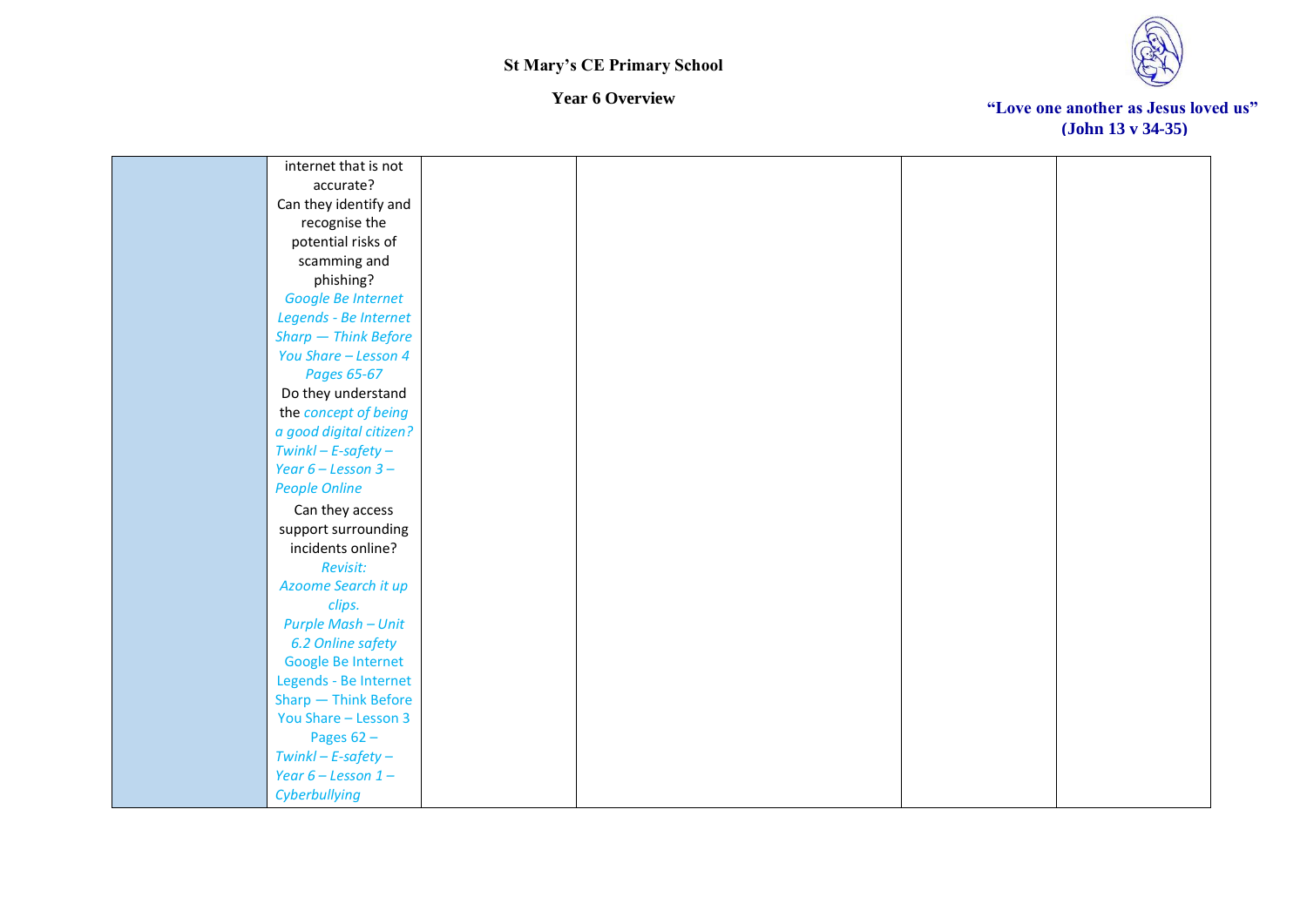



|           | 64                                                                                                                                                                                                                                                                                                                                                                                                                                                                                                                                                                                                    |                                                                                                                                                                                                                                |                                                           |                                                                                                                                                                                                                                                                                                                                                                                                                                                                                                                                                                                                                                    |                                        |
|-----------|-------------------------------------------------------------------------------------------------------------------------------------------------------------------------------------------------------------------------------------------------------------------------------------------------------------------------------------------------------------------------------------------------------------------------------------------------------------------------------------------------------------------------------------------------------------------------------------------------------|--------------------------------------------------------------------------------------------------------------------------------------------------------------------------------------------------------------------------------|-----------------------------------------------------------|------------------------------------------------------------------------------------------------------------------------------------------------------------------------------------------------------------------------------------------------------------------------------------------------------------------------------------------------------------------------------------------------------------------------------------------------------------------------------------------------------------------------------------------------------------------------------------------------------------------------------------|----------------------------------------|
|           |                                                                                                                                                                                                                                                                                                                                                                                                                                                                                                                                                                                                       |                                                                                                                                                                                                                                | E Safety will be revisited at the start of each half term |                                                                                                                                                                                                                                                                                                                                                                                                                                                                                                                                                                                                                                    |                                        |
| Geography |                                                                                                                                                                                                                                                                                                                                                                                                                                                                                                                                                                                                       | <b>Rainforest &amp; South America</b>                                                                                                                                                                                          |                                                           |                                                                                                                                                                                                                                                                                                                                                                                                                                                                                                                                                                                                                                    | Skills: Grid references and time zones |
|           |                                                                                                                                                                                                                                                                                                                                                                                                                                                                                                                                                                                                       | Could you survive in a rainforest?                                                                                                                                                                                             |                                                           |                                                                                                                                                                                                                                                                                                                                                                                                                                                                                                                                                                                                                                    | Where in the world? (mini topic)       |
|           | Locate the world's countries, using maps to<br>focus on South America, concentrating on the<br>environmental regions,<br>key physical and human characteristics,<br>countries, and major cities.<br>Place knowledge<br>Understand geographical similarities and<br>differences through the study of human and<br>physical geography of a region within North<br>or South America.<br>Human and physical geography<br>Describe and understand key aspects of:<br>and vegetation belts, rivers,<br>mountains.<br>of settlement and land use,<br>minerals and water<br>Geographical skills and fieldwork | physical geography, including:<br>climate zones, biomes (rain forest)<br>human geography, including: types<br>economic activity including trade<br>links, and the distribution of natural<br>resources including energy, food, |                                                           | Identify the position and significance of<br>latitude, longitude, Equator, Northern<br>Hemisphere, Southern Hemisphere, the<br>Tropics of Cancer and Capricorn, Arctic and<br>Antarctic Circle, the Prime/Greenwich<br>Meridian and time zones (including day and<br>night)<br>Geographical skills:<br>Use maps, atlases, globes and<br>digital/computer mapping to locate countries<br>and describe features studied<br>Use the eight points of a compass, six-figure<br>grid references, symbols and key (including<br>the use of Ordnance Survey maps) to build<br>their knowledge of the United Kingdom and<br>the wider world |                                        |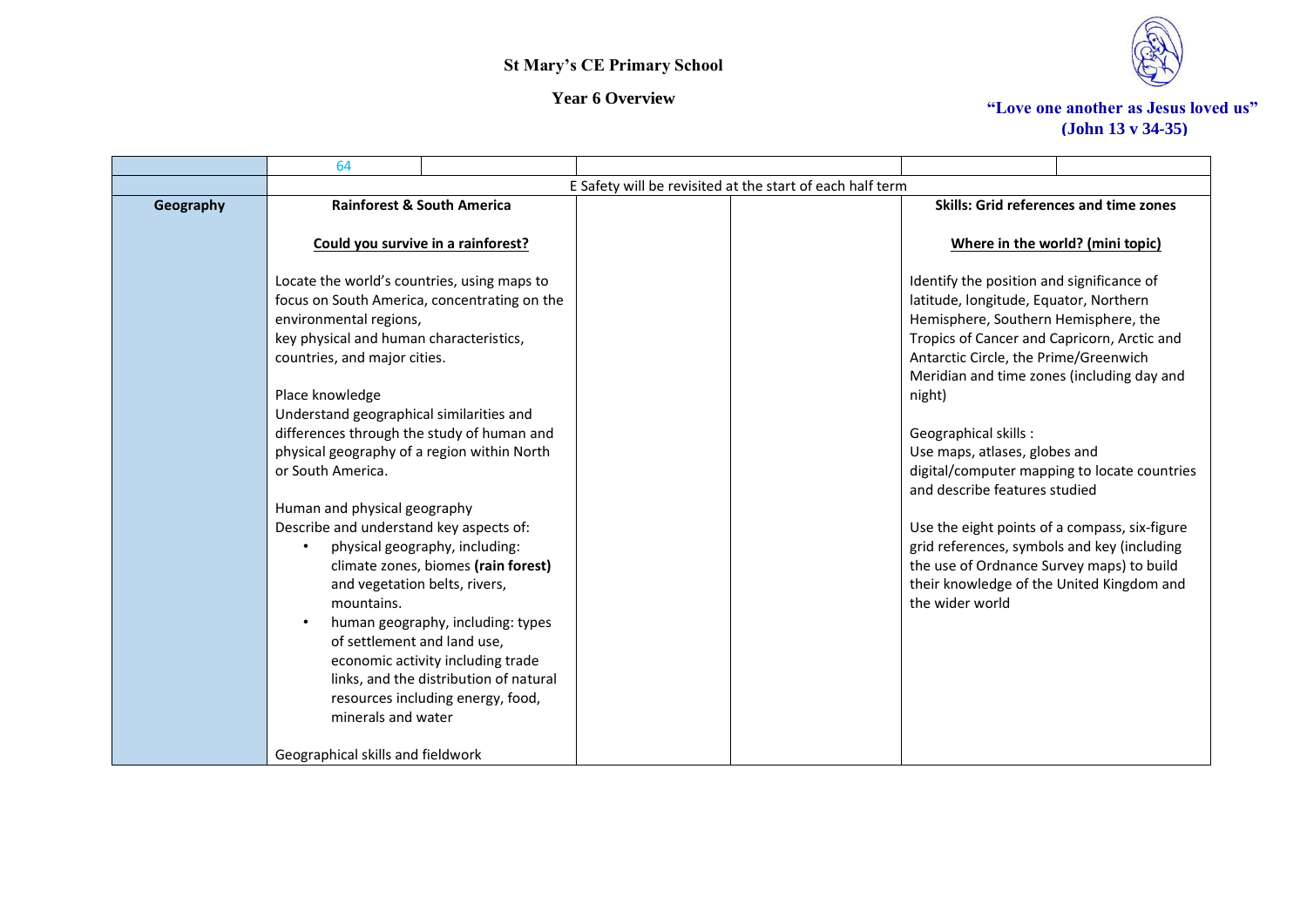

|                | Use maps, atlases, globes and<br>digital/computer mapping to locate countries<br>and describe features studied<br>Use the eight points of a compass, four and<br>six-figure grid references, symbols and key<br>(including the use of Ordnance Survey maps)<br>to build their knowledge of the United<br>Kingdom and the wider world |                                                                                                                                                                                                                                              |                                                                                                                                                                                                                                                   |
|----------------|--------------------------------------------------------------------------------------------------------------------------------------------------------------------------------------------------------------------------------------------------------------------------------------------------------------------------------------|----------------------------------------------------------------------------------------------------------------------------------------------------------------------------------------------------------------------------------------------|---------------------------------------------------------------------------------------------------------------------------------------------------------------------------------------------------------------------------------------------------|
|                |                                                                                                                                                                                                                                                                                                                                      | Ongoing development of geographical skills and fieldwork                                                                                                                                                                                     |                                                                                                                                                                                                                                                   |
| <b>History</b> |                                                                                                                                                                                                                                                                                                                                      | What deadly games did the Mayans play?<br>A non-European society that provides contrasts<br>with British history - early Islamic civilization,<br>focusing upon Mayan civilization                                                           | Are you a slave or soldier, warrior or<br>philosopher and what is your legacy?<br>Ancient Greece - a study of Greek life and<br>achievements and their influence on the<br>western world.                                                         |
|                |                                                                                                                                                                                                                                                                                                                                      |                                                                                                                                                                                                                                              |                                                                                                                                                                                                                                                   |
|                |                                                                                                                                                                                                                                                                                                                                      | Ongoing development of chronological understanding and historical enquiry skills                                                                                                                                                             |                                                                                                                                                                                                                                                   |
| Art            | Collage:                                                                                                                                                                                                                                                                                                                             | Painting:                                                                                                                                                                                                                                    | Drawing:                                                                                                                                                                                                                                          |
|                | contrasting texture, colour and pattern                                                                                                                                                                                                                                                                                              | street art                                                                                                                                                                                                                                   | Greek architecture                                                                                                                                                                                                                                |
|                | Combine visual & tactile qualities.<br>Experiment with techniques that use<br>contrasting textures, colours or patterns<br>(rough/smooth, light/dark, plain/patterned)<br>Justify the materials you have chosen.<br>Combine pattern, tone and shape<br>Rousseau.<br><b>Printing</b>                                                  | Use a wide range of techniques<br>in your work including texture through paint mix<br>and brush techniques<br>Mix appropriate colours to create a suitable<br>colour palette that conveys mood and<br>atmosphere.<br><b>Graffiti - Kelzo</b> | Understand effect of<br>light on objects from<br>different directions.<br>To interpret the<br>texture of a surface.<br>Produce increasingly<br>accurate drawings of<br>structures with<br>concept of<br>perspective.<br><b>Greek architecture</b> |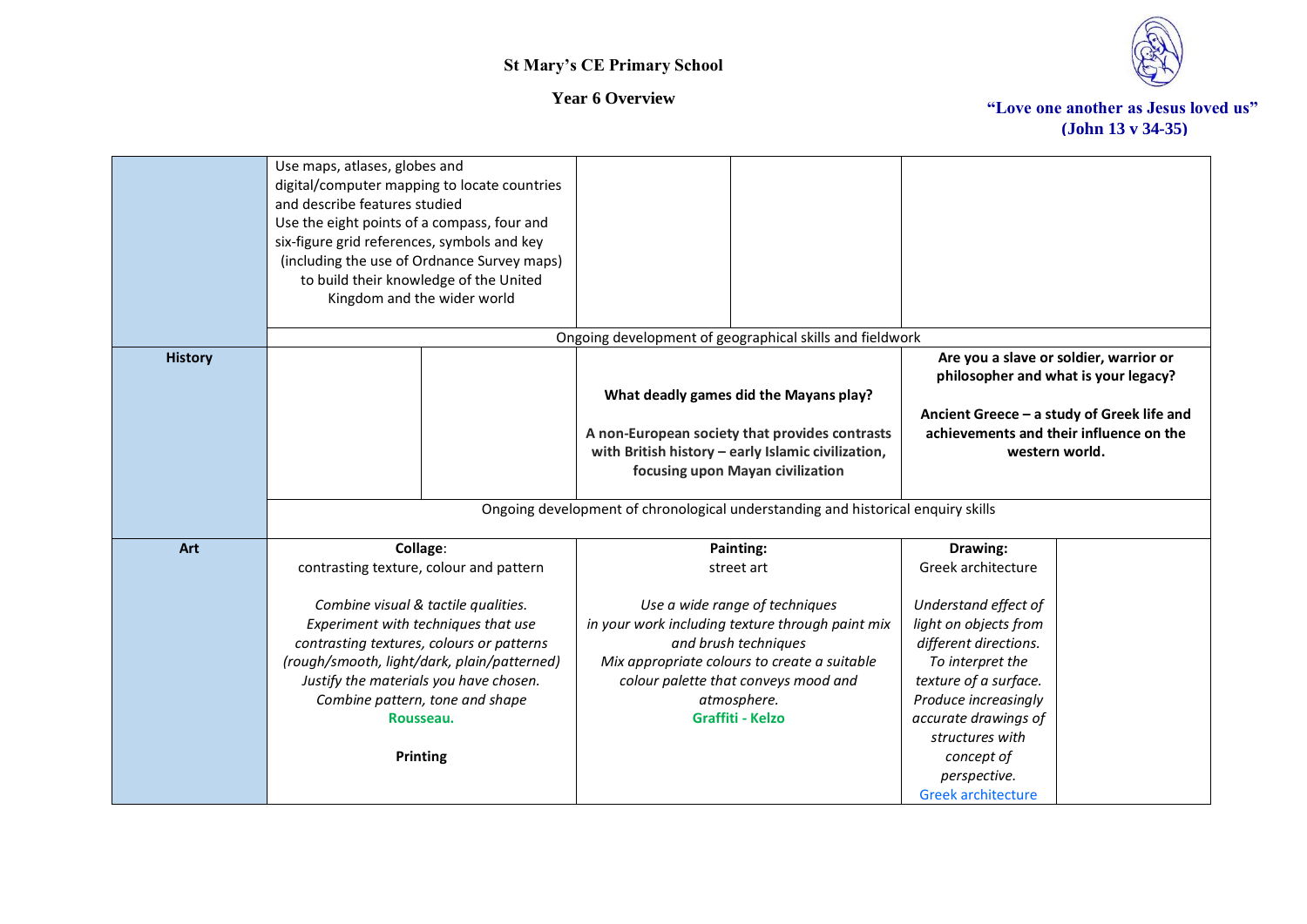

|                           | Develop techniques in mono, block and relief<br>printing to create my own abstract pattern eg |                      |                                                |                        |                                        |                             |
|---------------------------|-----------------------------------------------------------------------------------------------|----------------------|------------------------------------------------|------------------------|----------------------------------------|-----------------------------|
|                           | arabesque, overlapping rotation half drop,                                                    |                      |                                                |                        |                                        |                             |
|                           | Print onto different materials.                                                               |                      |                                                |                        |                                        |                             |
|                           | Use other media to add to my design                                                           |                      |                                                |                        |                                        |                             |
|                           | Artist to studied: Rousseau<br><b>Melhazes</b>                                                |                      | Artist to studied: Kelzo / Banksy (street art) |                        |                                        |                             |
| <b>Design Technology</b>  | Control:                                                                                      |                      |                                                |                        | <b>Structures:</b>                     | <b>Electrical/Mechanica</b> |
|                           | through ICT and                                                                               |                      |                                                |                        | joining and                            |                             |
|                           | computer game                                                                                 |                      |                                                |                        | strengthening                          | <b>Design a buggy</b>       |
|                           | design                                                                                        |                      |                                                |                        | accurately                             |                             |
|                           |                                                                                               |                      |                                                |                        | the Parthenon-                         |                             |
|                           |                                                                                               |                      |                                                |                        | Key Individual to study:               |                             |
|                           |                                                                                               |                      |                                                |                        | Fazlur Rahman Khan tubular designs for |                             |
|                           |                                                                                               |                      |                                                |                        | skyscrapers                            |                             |
| <b>Physical education</b> |                                                                                               |                      |                                                |                        |                                        |                             |
| (PE)                      | Dance                                                                                         | <b>Gymnastics</b>    | <b>Gymnastics</b>                              | <b>Athletics</b>       | <b>Games</b>                           | <b>Athletics</b>            |
|                           |                                                                                               | Matching and         | Synchronisation and                            |                        |                                        | Combination jumping         |
|                           | 'Rainforest'-explore,                                                                         | mirroring focus      | canon                                          | Running over distance  | Net & Wall                             |                             |
|                           | improve. & combine.                                                                           |                      |                                                |                        |                                        | <b>Elevating Athletics</b>  |
|                           |                                                                                               | Working in pairs to  | Val Sabin Unit                                 |                        | <b>Badminton skills</b>                |                             |
|                           | OCL Coach-led                                                                                 | incorporate skills   |                                                |                        |                                        | To build from long          |
|                           | sessions to develop<br>class dance.                                                           | floor and apparatus. | Working in pairs to<br>incorporate skills      | Developing stamina     | (outdoor)                              | jump to triple jump.        |
|                           |                                                                                               | <b>T MOVE PE</b>     | floor and apparatus.                           |                        |                                        | (3 lessons)                 |
|                           |                                                                                               | <b>Gymnastics:</b>   |                                                |                        |                                        |                             |
|                           |                                                                                               | <b>Movement Unit</b> | Focus: working to                              | Prep for Cross Country | This unit as natural                   | Sports Day Prep             |
|                           |                                                                                               |                      | specific timings.                              | running at Secondary   | progression from                       |                             |
|                           |                                                                                               |                      |                                                | School                 | tennis in Y5                           | (3 lessons)                 |
|                           |                                                                                               |                      |                                                |                        |                                        |                             |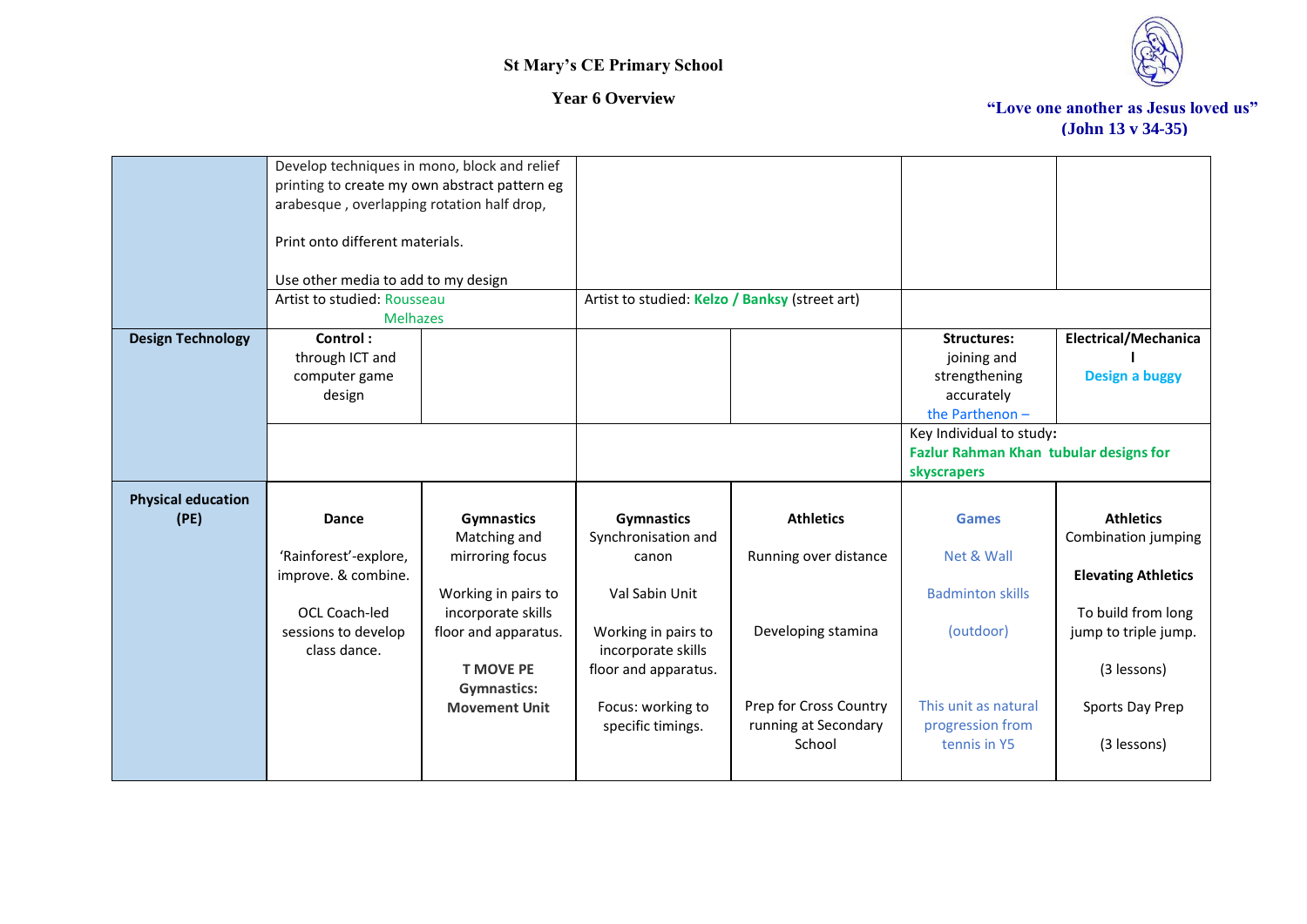

|                               | Games -<br>Invasion<br><b>Rugby</b><br>Series of lessons                                                                                                                                                                                   | $Games -$<br>Invasion<br><b>Netball</b><br><b>T MOVE PE</b>                                                                                                                                                | Dance<br>Performance,<br>choreography and<br>improvement<br><b>T MOVE PE Year 6</b> | <b>Outdoor and</b><br>adventurous-<br>Map skills and direction<br>Use complex<br>orienteering cards - | Games - Striking and<br>field<br>Cricket<br>-incorporating all<br>skills and matchplay | <b>Games-Striking and</b><br>field<br><b>Rounders</b><br>-focus on revision of<br>skills and matchplay |
|-------------------------------|--------------------------------------------------------------------------------------------------------------------------------------------------------------------------------------------------------------------------------------------|------------------------------------------------------------------------------------------------------------------------------------------------------------------------------------------------------------|-------------------------------------------------------------------------------------|-------------------------------------------------------------------------------------------------------|----------------------------------------------------------------------------------------|--------------------------------------------------------------------------------------------------------|
|                               | To develop skills in<br>tag rugby:<br>Select the<br>appropriate action<br>for the situation.<br>Create and use a<br>variety of tactics to<br>help a team.<br>Create and use space<br>to help a team.<br>Focus on small-sided<br>match play | <b>Y6 NETBALL UNIT</b><br><b>LESSONS</b><br>Select the<br>appropriate action<br>for the situation.<br>Create and use a<br>variety of tactics to<br>help a team.<br>Create and use space<br>to help a team. | <b>Dance: Electricity</b><br><b>Unit (Pre-learning</b><br>focus link to science)    | school pack<br>Develop map-reading<br>skills with orienteering a<br>school plan.                      | tactics                                                                                | tactics from Y4                                                                                        |
| <b>Languages</b><br>(Spanish) | a vida deportiva!<br>(Our sporting lives)                                                                                                                                                                                                  |                                                                                                                                                                                                            | <b>El Carnaval</b>                                                                  |                                                                                                       | ¿Qué tiempo hace?<br>(What's the weather<br>like?)                                     |                                                                                                        |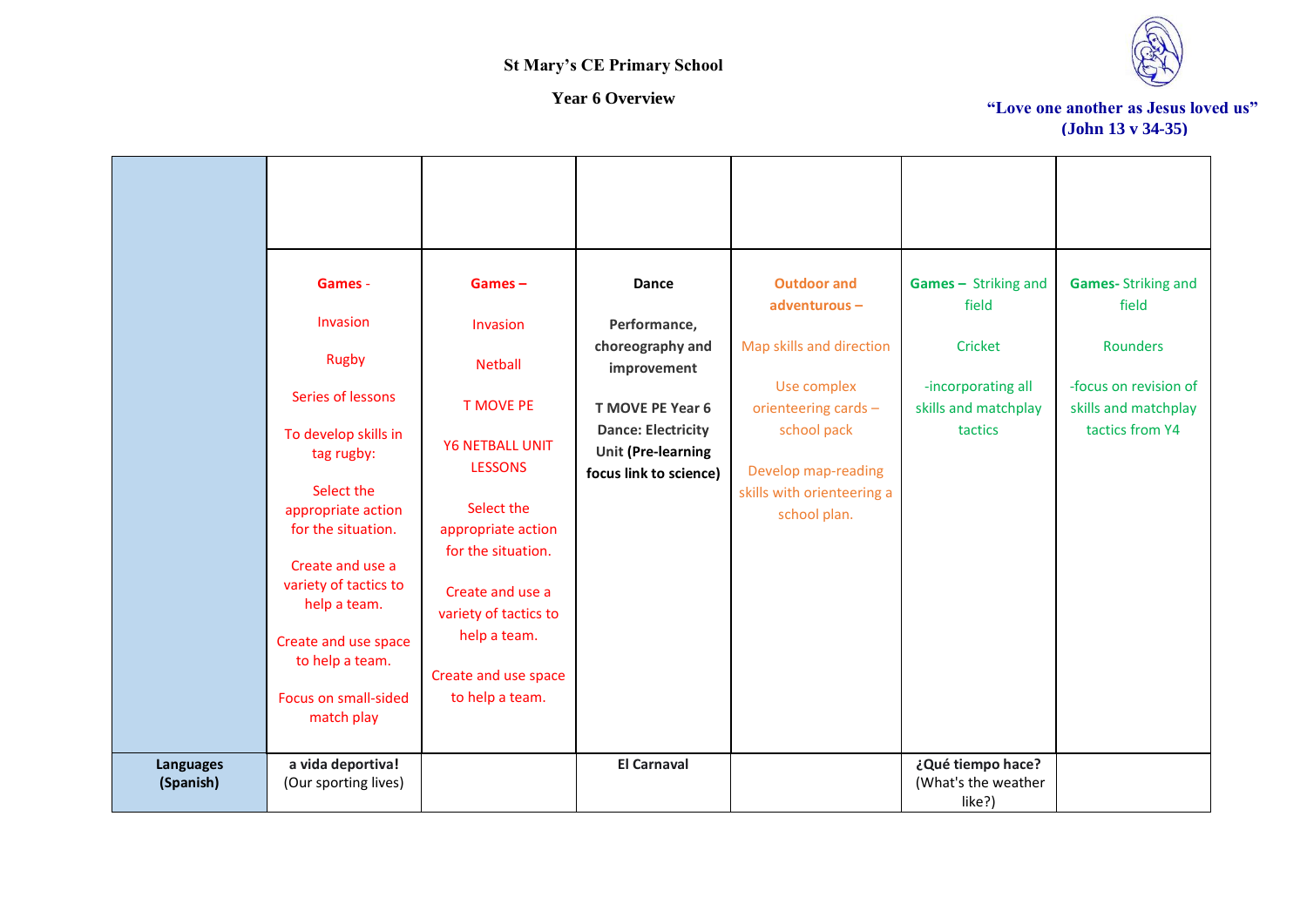

|                                                | use of verbs.                                                                                                                                                                                                                                                                              |                                                                                    | de los animales<br>(Carnival of the<br>Animals)                                                    | In Y6, there may be a 'story' or script learned in order to grow progressively complex sentence structures and confidence in everyday language and |                                                                                                                                                                                                                                                                       |                                                                                                                                          |
|------------------------------------------------|--------------------------------------------------------------------------------------------------------------------------------------------------------------------------------------------------------------------------------------------------------------------------------------------|------------------------------------------------------------------------------------|----------------------------------------------------------------------------------------------------|----------------------------------------------------------------------------------------------------------------------------------------------------|-----------------------------------------------------------------------------------------------------------------------------------------------------------------------------------------------------------------------------------------------------------------------|------------------------------------------------------------------------------------------------------------------------------------------|
| <b>RSHE</b><br>(inc British Values<br>and RSE) | <b>Family and people</b><br>who care for us<br>(R1.6)<br><b>Being Safe</b><br>(R5.7, R5.8)                                                                                                                                                                                                 | <b>Caring friendships</b><br>(R2.5)<br>Respectful<br>relationships<br>(R3.7, R3.8) | <b>Online Relationships</b><br>(R4.4, R4.5)<br><b>Internet Safety and</b><br>harms<br>(H7.3, H7.6) | <b>Mental wellbeing</b><br>(H6.9, H6.10)<br><b>Basic first aid</b><br>(H12.2)                                                                      | <b>Health and</b><br>prevention<br>(H11.3, H11.6)<br>Drugs, alcohol and<br>tobacco<br>(H10.1)                                                                                                                                                                         | Physical health and<br>fitness<br>(H8.3, H8.4)<br><b>Healthy eating</b><br>(H9.2, H9.3)<br><b>Changing adolescent</b><br>body<br>(H13.2) |
| <b>British Values</b>                          | <b>Democracy: Election of School Council, Links</b><br>to parliament<br>Individual Liberty: Resisting pressure / asking<br>for help and having the vocab. to do so<br><b>Respect Media images - effect on young</b><br>people R4 Respecting ourselves and each<br>other and our uniqueness |                                                                                    |                                                                                                    |                                                                                                                                                    | <b>Tolerance of Different Faiths and beliefs:</b><br><b>Islam</b><br>Rules, sacred books, sacred places,<br>pilgrimage - Hajj<br><b>Mosque visit</b><br><b>Individual Liberty: taking risks and choices</b><br>how far to challenge themselves (residential<br>Visit) |                                                                                                                                          |